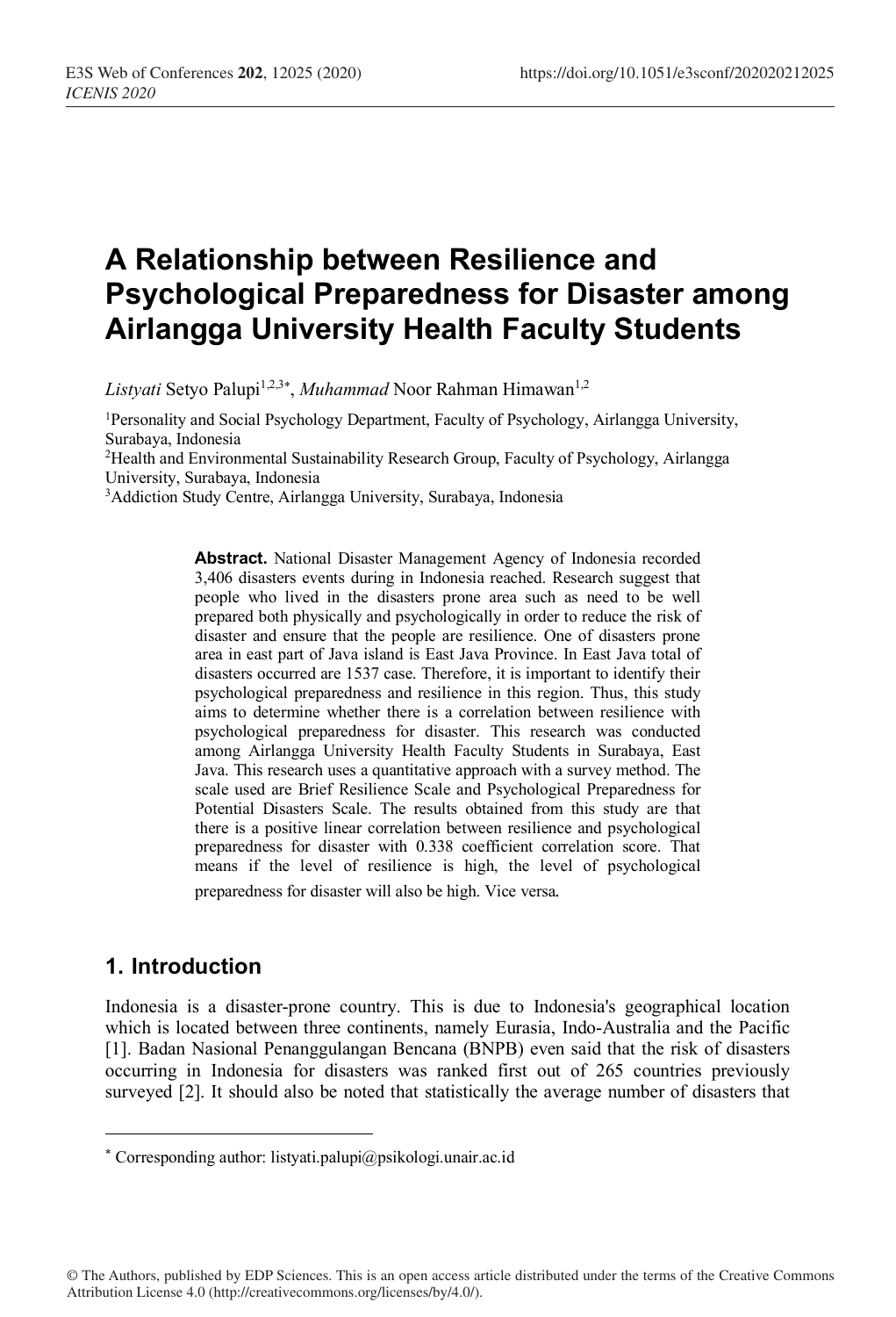occurred in Indonesia in the last five years reached 4158 cases. Statistics also say that from 2015 to 2019 the number of disasters that occurred in Indonesia has always increased. The biggest increase occurred from 2018 to 2019, namely from 4051 cases to 9383 cases. In 2019 there were a lot of forest and land fires in Indonesia which made the number of disasters rise rapidly [3]. The disasters that occurred in Indonesia caused several impacts, both physical and non-physical. Starting from the loss of life, environmental damage, loss of property and damage to infrastructure. When a disaster occurs, it is not only the physical impact, but also the psychological impact. This impact is often not a concern because it is not as obvious as the physical impact when a disaster occurs. The psychological impact of disaster victims is in the form of a decrease in the ability of individuals to make adjustments because it is related to changes in personal, interpersonal, social, and economic life after a disaster [4]. Other research also found a significant negative relationship between loss of personal wealth, social support, and physical health with increased psychological stress after a disaster. The impact of disasters is felt in some people due to the loss of family and friends, loss of shelter and property, loss of the meaning of life, displacement and uncertainty due to loss of future orientation, and personal security [5]. The psychological impact of disasters can also cause various things such as trauma, stress, PTSD and paranoia.

Psychological impacts that have been described by previous studies are certainly an important concern as part of the disaster. Psychological effects due to disasters cause psychological shocks and unpleasant conditions for those who experience them. According to Reivich and Shatte [6], said that resilience is the ability of individuals to adapt and be tough in difficult situations. The difficult situation in question also includes a disaster situation. Several studies have shown that resilience is the key so that someone who is experiencing a disaster can return to rise from the worst conditions, adapt to the state of the disaster and get better. Research conducted by Satria and Sari [7] who conducted research in Blang Krueng village, Baitussalam Aceh Besar District, one of the disaster prone areas in Indonesia. It was found that the level of resilience held by the people in the area reached 63% which means that it is relatively high. This states that with a relatively high level of resilience, making people able to rise from adversity with the resilience factors in themselves, then this will help them to survive facing the difficulties experienced, the times of crisis in life and overcome things that can trigger stress.

Resilience is related to the psychological readiness of someone in the face of disaster. Psychological readiness for disaster explains how a person's processes and capacities, which include attention, anticipation, encouragement, intention, risk taking and management of thoughts, feelings and actions before a disaster occurs, during a disaster and after a disaster [8]. Reser and Morrissey in their research said that psychological preparedness for disasters is critical in overcoming psychological impacts that occur in a disaster. Psychological readiness also reduces psychological disorders that can occur during disasters [8]. This shows that there is a link between psychological preparedness in facing disasters and individual resilience. In a study conducted by Zulch it was found that resilience has a relationship with psychological readiness in dealing with disasters [9]. It is said that individuals who have high resilience have a high recovery rate in dealing with psychological disorders that occur after a disaster. In addition, resilience also develops positive cognitive and emotional growth in disaster victims [9].

This study seeks to determine the relationship of resilience to psychological preparedness in facing disasters among health group students because in some cases, especially in early 2020, when the COVID-19 pandemic spread around the world, due to several cases regarding the descent of students from the health group as volunteers medical.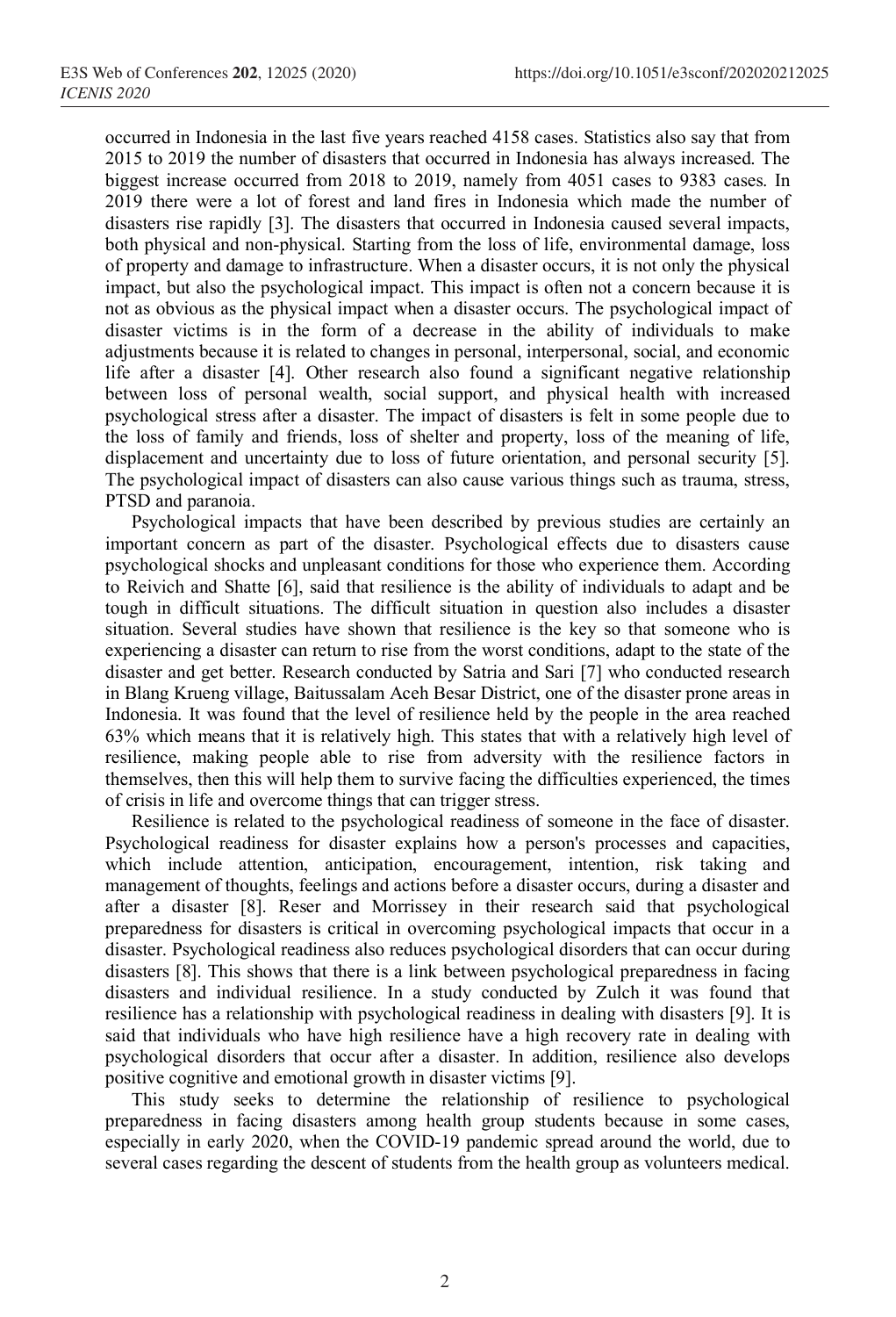This was done because of the lack of medical personnel at the time of the pandemic, so additional medical personnel were needed. This study seeks to uncover how the relationship between resilience with psychological readiness and how vulnerable the students who are deployed as medical personnel to the effects of psychological disasters.

### **2. Method**

This type of research used to look for the relationship of Resilience with Psychological Readiness in Health Students of Airlangga University is a quantitative-descriptive research type. This research was conducted on health students at Airlangga University in Surabaya. Total participant in this research are 219 subjects.

In this study, the instrument used to obtain the required data was an online questionnaire and the sampling technique used was the snowball sampling technique. Resilience was measured using the Brief Resilience Scale (BRS) developed by Smith, Dallen, Wiggins, Tooley, Christoper and Bernard [10] and Psychological Preparedness for Disaster (PPD) developed by Palupi [11]. The correlation technique used is Spearman Rho, a nonparametric statistical technique using BMI SPSS Statistics Version 20 for Windows.

#### **3. Data and Results**

|         | <b>Characteristics</b> |                | Frequency |
|---------|------------------------|----------------|-----------|
| Sex     |                        |                |           |
|         | Women                  | 174            | 79,5%     |
|         | Men                    | 45             | 20,5%     |
| Age     |                        | Total          |           |
|         | 19                     | 51             | 23,3%     |
|         | 20                     | 41             | 18,7%     |
|         | 21                     | 58             | 26,5%     |
|         | 22                     | 49             | 22,4%     |
|         | 23                     | 18             | 8,2%      |
|         | 24                     | $\overline{c}$ | 0,9%      |
| Faculty |                        |                |           |
|         | Medical                | 50             | 22,8%     |
|         | Nursing                | 45             | 20,5%     |
|         | Public Health          | 57             | 26%       |
|         | Psychology             | 67             | 30,6%     |
| Total   |                        | 219            | $100\%$   |

**Table 1.** Descriptive Characteristics.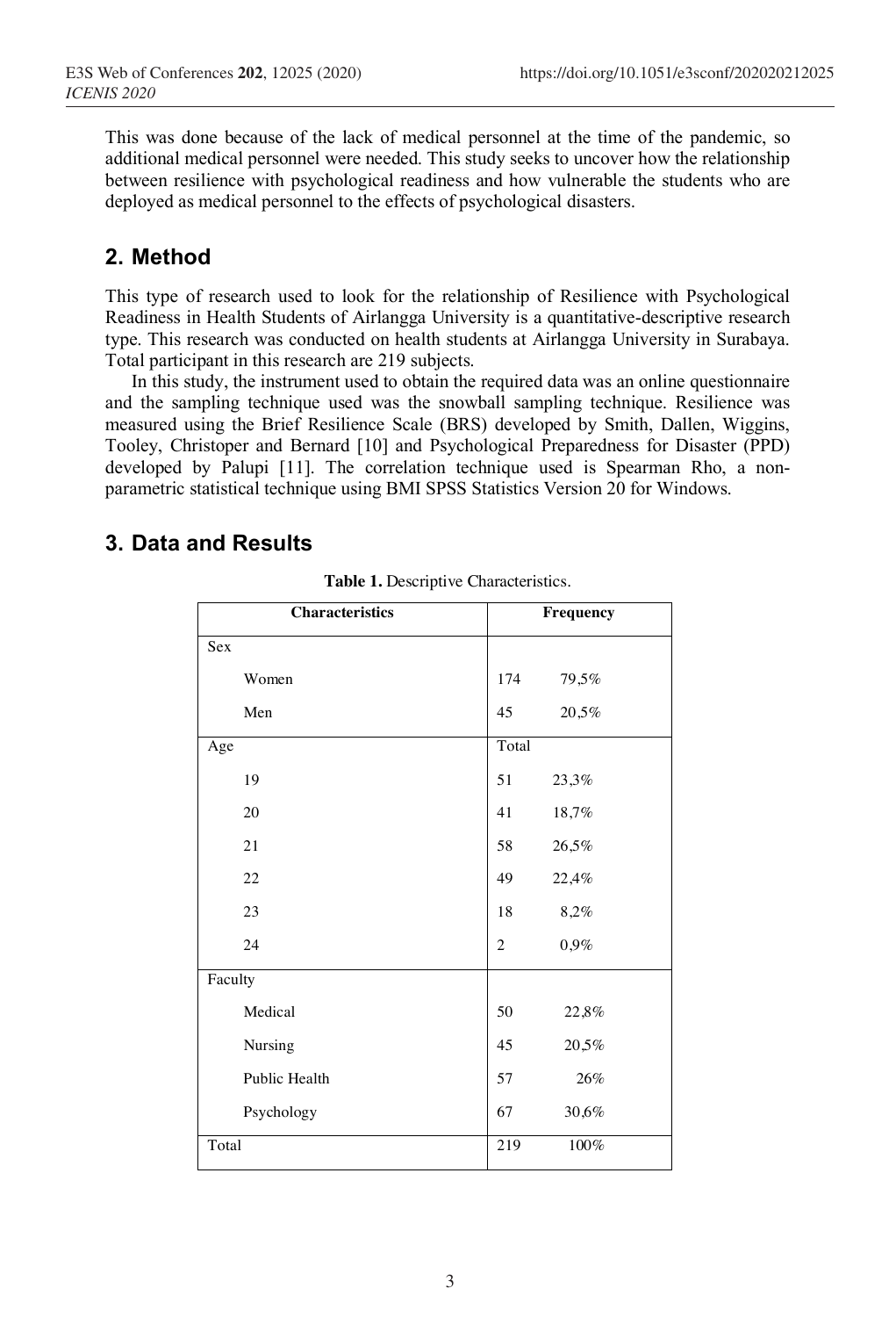In the table above, we can see the total number of subjects obtained in this study were 219 subjects from Airlangga University health care students. it is known that the subjects in this study were dominated by female subjects with a total of 174 people or 79.5% of the whole subject, while male subjects were 45 people with a percentage of 20.5%. the age of the subjects at most was at the age of 21 years, as many as 58 people with a percentage of 26.5% and the least subjects were at the age of 24 years, namely as many as 2 people with a percentage of 0.9%. The subjects with the age of 19 years were 51 people with a percentage of 23.3%, subjects with the age of 20 were 41 people with a percentage of 18.7%, subjects with the age of 22 were 49 people with a percentage of 22.4% and subjects with the age of 23 year as many as 18 people with a percentage of 8.2%. subjects in the study consisted of 4 Faculties of Health, namely Medicine, Nursing, Public Health and Psychology. The faculty origin of the most subjects is the faculty of psychology with 67 people with a percentage of 30.6%. Whereas the faculty from which the subject originated at least came from the nursing faculty with 45 people with a percentage of 20.5%. Subjects came from the faculty of medicine as many as 50 people with a percentage of 22.8%, and the faculty of public health as many as 57 people with a percentage of 26%.

|               | <b>PPD</b>          | <b>Resilience</b> |  |
|---------------|---------------------|-------------------|--|
| Total         | 219                 | 219               |  |
| Range         | $37 - 64$           | $10 - 26$         |  |
| $Mean \pm SD$ | $50.826 \pm 4.8996$ | $19.155 \pm 3.41$ |  |

Based on table 2 above, known resilience variables have a maximum score of 26 and a minimum score of 10 with an average score of 19.155 and a standard deviation of 3.4193. For the variable of psychological readiness to face a disaster, the maximum score reaches a score of 64 and a minimum score of 37, while for an average score of 50.826 with a standard deviation of 4.8996.

**Table 3.** Correlation Test Result

|      |                                | <b>Resilience</b> |
|------|--------------------------------|-------------------|
| PPD. | <b>Correlation Coefficient</b> | 0.338             |
|      | Sig. (2-tailed)                | 0.000             |
|      | N                              | 219               |

Based on the above table, it can be seen that the significance value between resilience and psychological preparedness in facing disasters shows .000. Correlation test can be said to be significant if the significance value is less than 0.05. This shows that there is a significant relationship between resilience and psychological preparedness in facing disasters. The correlation coefficient number on the Spearman Rho correlation results shows .338 which shows a positive correlation and has medium strength. So it can be concluded, that there is a relationship between resilience and psychological readiness with a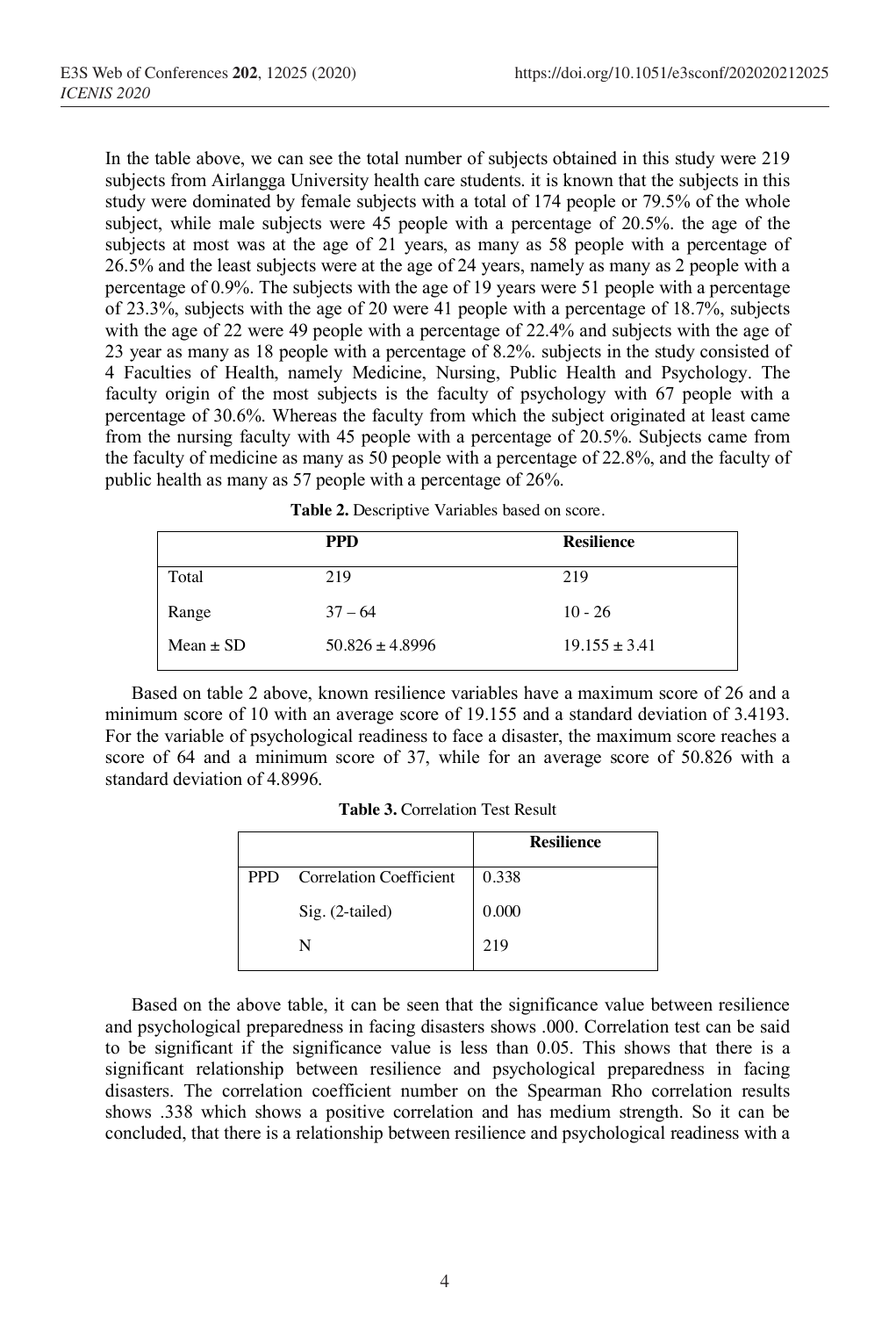significance value of less than .005 and has a moderate correlation coefficient value, that is .338.

## **4. Discussion**

The results obtained from this study are that there is a positive linear correlation between resilience and psychological preparedness for disaster with 0.338 coefficient correlation score. That means if the level of resilience is high, the level of psychological preparedness for disaster will also be high. Vice versa. Based on the results obtained from this study, it was found that resilience has a positive correlation with psychological PREPAREDNESS FORDISASTER AMONG health students at Airlangga University. This shows that this research is in line with research conducted by previous studies. Research conducted by Hartini [12] states that resilience has a relationship with psychological readiness in dealing with disasters. Another study was conducted by NHCC [13] that community perceptions about a disaster affect the level of community resilience, and community resilience is related to community preparedness and resilience in dealing with disasters, both physically and psychologically. Other research says that resilience is related to psychological readiness in young people in Ende [14]. This research was conducted for disaster risk reduction. Other research that is in line is about community resilience in Batu Merah Village, Ambon City. This research in Batu Merah village states that disaster preparedness efforts are a form of community resilience to absorb change and persist in certain conditions in their environment.

#### **References**

- 1. BBC,https://www.bbc.com/indonesia/berita\_indonesia/2011/08/110810\_indonesia\_tsu nami,10 August 2011. [Online]. Available: https://www.bbc.com/indonesia/berita\_indonesia/2011/08/110810\_indonesia\_tsunami.
- 2. BNPB, "https://bnpb.go.id/," 10 May 2020. [Online]. Available: https://bnpb.go.id/.
- 3. BNPB, "https://bnpb.cloud/dibi/," 10 May 2020. [Online]. Available: https://bnpb.cloud/dibi/.
- 4. S. Retnowati, Intervensi Psikososial Saat bencana, Jakarta: Erlangga, (2012).
- 5. S. Gregor, "Resilience after Disaster," *The Australian Psychological Society : Inpsych Pub,* (2005).
- 6. K. Reivich and A. Shatte, The Resilience Factor: 7 Keys to Finding Your Inner Strength and Overcoming Life's Hurdles, Potter, (2003).
- 7. M. Sari and B. Satria, "RESILIENSI MASYARAKAT DENGAN DISASTER PREPAREDNESS," (2015).
- 8. S. A. Morrisey and J. P. Reser, "Evaluating the effectiveness of psychological preparedness advice in community cyclone preparedness materials," *Australian Journal of Emergency Management, Vol. 18 No. 2,,* (2003).
- 9. H. Zulch, "Psychological preparedness for natural hazards– improving disaster preparedness policy and practice," (2016).
- 10. L. S. Palupi, "Psychological Preparedness for Disaster (PPD)/ Kesiapan Psikologis Menghadapi Bencana (KPB)," (2019).
- 11. B. W. Smith, J. Dalen and K. Wiggins, "The Brief Resilience Scale: Assessing the Ability to Bounce Back," *International Journal of Behavioral Medicine,* (2008).